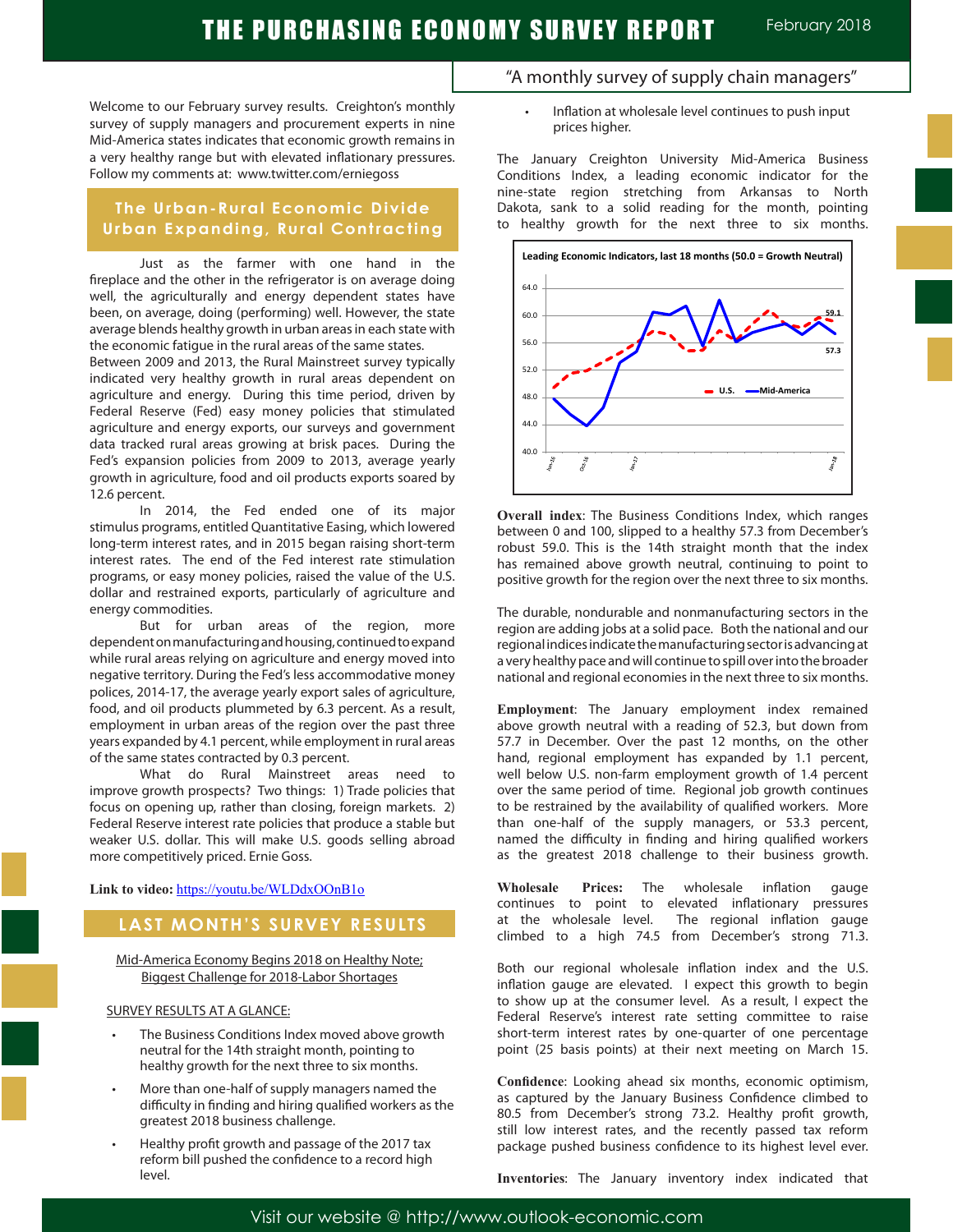businesses expanded supplies of raw materials and supplies, and at a faster pace than in December. The regional inventory index for January rose to 55.6 from December's 54.0.

**Trade**: The regional index for new export orders declined to a still healthy 58.1, from 63.9 in December, and the import index was unchanged from December's solid 53.9. Expanding regional growth supported purchases of inputs from abroad, while growth among important trading partners and a weak U.S. dollar underpinned new export orders at a healthy level.

This month supply managers were asked about the importance of purchasing from abroad to their firm's business success. Almost one-third, or 29.8 percent, reported that purchasing in international markets was either essential or very important.

**Other components**: Components of the January Business Conditions Index were new orders at 67.4, down from 68.0 in December; the production or sales index rocketed to 68,2 from December's 61.6; and delivery speed of raw materials and supplies plummeted to 43.5 from last month's 53.7.

The Creighton Economic Forecasting Group has conducted the monthly survey of supply managers in nine states since 1994 to produce leading economic indicators of the Mid-America economy. States included in the survey are Arkansas, Iowa, Kansas, Minnesota, Missouri, Nebraska, North Dakota, Oklahoma and South Dakota.

The forecasting group's overall index, referred to as the Business Conditions Index, ranges between 0 and 100. An index greater than 50 indicates an expansionary economy over the course of the next three to six months. The Business Conditions Index is a mathematical average of indices for new orders, production or sales, employment, inventories and delivery lead time. This is the same methodology, used since 1931, by the Institute for Supply Management, formerly the National Association of Purchasing Management.

### **MID-AMERICA STATES**

### ARKANSAS

The January overall, or Business Conditions Index, for Arkansas fell to 50.0 from December's 56.8. Components of the index from the monthly survey of supply managers were new orders at 58.5, production or sales at 60.1, delivery lead time at 35.9, inventories at 47.7, and employment at 47.8. Non-durable manufacturing in the state is growing at very strong pace while Arkansas durable goods producers are treading water," said Goss.

#### IOWA

The January Business Conditions Index for Iowa climbed to a healthy 58.0 from 54.3 in December. Components of the overall index from the monthly survey of supply managers were new orders at 67.4, production or sales at 67.8 delivery lead time at 42.2, employment at 51.3, and inventories at 61.1. Both durable and non-durable goods manufacturing are experiencing growth well above that of the region and the nation. I expect this growth advantage to continue for the next 3 to 6 months.

#### KANSAS

The Kansas Business Conditions Index for January sank to 59.6 from regional high, 62.0. Components of the leading economic indicator from the monthly survey of supply managers were new orders at 70.9, production or sales at 70.9, delivery lead time at 44.7, employment at 54.0, and inventories at 57.8. "In 2016, businesses and farms in the state exported \$3.6 billion in

"A monthly survey of supply chain managers"

goods to Canada and Mexico, supporting almost 22,000 jobs in the state. In the nine-state region, Kansas is the fourth most dependent on NAFTA sales at approximately 2.4 percent of GDP.

#### **MINNESOTA**

The January Business Conditions Index for Minnesota slipped to a healthy 55.8 from December's 56.8. Components of the overall January index from the monthly survey of supply managers were new orders at 62.5, production or sales at 63.9, delivery lead time at 38.8, inventories at 56.3, and employment at 57.8. Growth was balanced and healthy for durable and non-durable goods producers in the state. While the state's manufacturing growth has been below that of the region, it has been less volatile than that of the region.

### MISSOURI

The January Business Conditions Index for Missouri fell to 53.6 from 55.3 in December. Components of the overall index from the survey of supply managers were new orders at 60.6, production or sales at 61.9, delivery lead time at 49.9, inventories at 49.4, and employment at 46.1. While non-durable goods producers in the state are experiencing healthy growth, durable or heavy manufacturers are expanding at a much stronger pace gaining jobs, and sales, both domestic and international.

### **NEBRASKA**

The January Business Conditions Index for Nebraska dipped to 53.7 from 57.6 in December. Components of the index from the monthly survey of supply managers were new orders at 63.7, production or sales at 64.6, delivery lead time at 39.6, inventories at 51.9, and employment at 48.5. "Sizable gains in business activity and jobs for non-durable goods producers in the state more than offset losses in business activity and jobs for durable goods manufacturers in the state.

### NORTH DAKOTA

The Business Conditions Index for North Dakota fell below growth neutral for January. The overall index from a survey of supply managers for January slumped to 49.6 from 55.1 in December. Components of the overall index were new orders at 59.2, production or sales at 55.1, delivery lead time at 31.8, employment at 58.8, and inventories at 43.0. As oil prices have risen, so has North Dakota's energy sector. This gain has offset softer growth among both durable and non-durable goods producers in the state.

### OKLAHOMA

Boosted by higher oil prices above, Oklahoma's Business Conditions Index has remained above the 50.0 threshold for the last six months. The overall index from a monthly survey of supply managers slipped to a healthy 57.8 from December's 59.3. Components of the overall January index were new orders at 68.6, production or sales at 68.9, delivery lead time at 43.1, inventories at 56.0, and employment at 52.3. Recent expansions for durable goods manufacturers more than offset weakness among non-durable goods producers in the state.

#### SOUTH DAKOTA

The Business Conditions Index for South Dakota sank to a solid 56.8 from 58.2 in December. Components of the overall index from the January survey of supply managers in the state were new orders at 65.1, production or sales at 65.9, delivery lead time at 46.6, inventories at 53.1, and employment at 53.4. Strong growth for durable goods producers in state combined with solid expansions for nondurable goods manufacturers to push the overall index higher.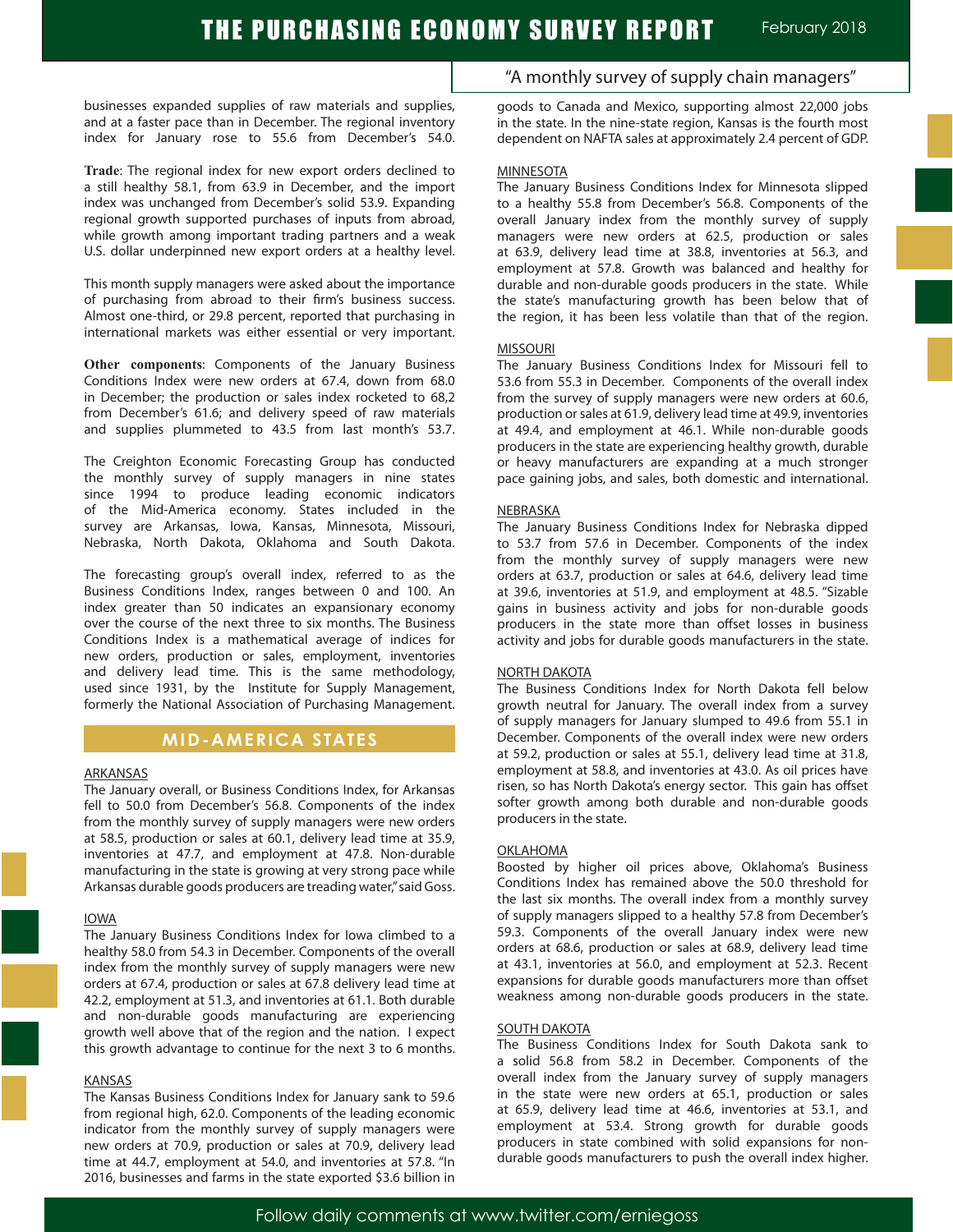

# **THE BULLISH NEWS**

- Average wages expanded by 2.9% for the 12 months ending in January. This is good news for wage earners, but is a harbinger of higher interest rates.
- The U.S labor market added 200,000 jobs for January (even with an unemployment rate of 4.1%, a 17-year low).
- U.S. home prices rose 6.2% in November from one year earlier.



# **THE BEARISH NEWS**

- The U.S. trade deficit rose to nearly a 6-year high in November driven by imports. (note: a larger trade deficit is a by-product of an expanding U.S. economy).
- Great Britain's Brexit negotiations could have significant impacts on the value of the U.S. dollar. Major disruptions would boost the value of the U.S. dollar.
- Due to fears of inflation and higher interest rates, the S&P 500 index by almost 4% in the week ending Feb. 2.

## **WHAT TO WATCH**

- • **Inflation, Inflation, Inflation**: The Bureau of Labor Statistics will release the inflation gauge for February on March 13. An annualized increase above 2.5% will be bullish for stock prices and bearish for bond prices (rising yields, falling prices).
- **Wage Growth: On March 9, the U.S. Bureau of Economic** Analysis releases its February jobs report. Focus on the wage growth number. Year-over-year growth over 2.8% will be viewed as a signal of budding inflation with higher interest rates to follow.
- Home Price: On the last Tuesday of the month, February 27, S&P Corelogic will release its Case-Shiller home price index for December. Home prices have been rising by over 5.0% (annualized) since November 2015. Air will continue to inflate this bubble with too little housing supply.

### **Goss Eggs (Recent Dumb Economic Moves)**

 • California municipalities are lying to either jurors or investors. For example, the Oakland city government contended in its recent lawsuit against U.S. oil companies that the city will be experiencing a 100-year flood every week" soon due to climate change. However, in its prospectus for Oakland general obligation bond investors, the city states that it cannot predict when and if the city will be threatened by floods, or other natural disasters. Sounds like Presidential candidate Kerry's doubletalk "I voted for this bill before I voted against it. "A monthly survey of supply chain managers"

Survey results for December will be released on the first business day of next month, March 1.

Follow Goss on twitter at http://twitter.com/erniegoss For historical data and forecasts visit our website at: http://www2.creighton.edu/business/economicoutlook/